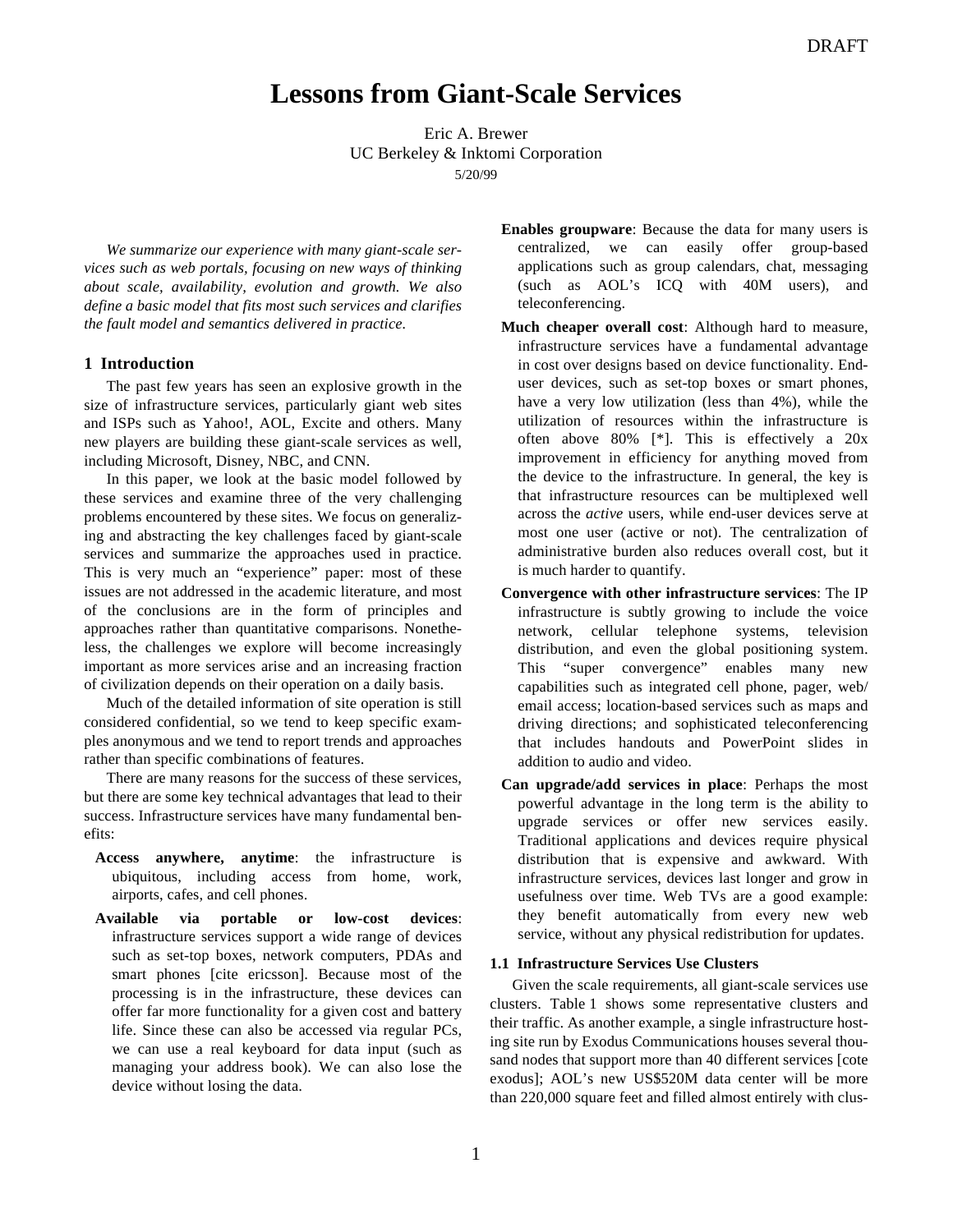| <b>Service</b>                                     | <b>Nodes</b> | <b>Oueries</b> | <b>Notes</b>              |
|----------------------------------------------------|--------------|----------------|---------------------------|
| AOL web<br>cache                                   | >200         | 2.5B/day       | <b>4-CPU DEC</b><br>4100s |
| Inktomi<br>Search<br>Engine                        | 800          | >40M/day       | 2-CPU Sun<br>Workstations |
| Geocities                                          | >300         | >25M/day       | PC Based                  |
| Anonymous<br>web-based<br>e-mail                   | >200         | 25M/day        | FreeBSD PCs               |
| Table 1: Example Clusters for Giant-Scale Services |              |                |                           |

ters [AOL99]. We will thus assume the use of clusters for giant-scale services, but it is useful to review the four driving forces:

- **Absolute Scalability**: A successful network service must scale to support a substantial fraction of the world population. It is expected that most of the developed world, about 1.1 billion people, will have some form of infrastructure access in the next ten years. Furthermore, online time per user and queries/user/day are also going up. [cite AOL]
- **Cost/performance**: Although a traditional reason for using clusters, cost/performance of the hardware is not really an issue for giant-scale services: there is no alternative solution to clusters that can match the required scale, and hardware cost is typically dwarfed by bandwidth and operational costs.
- **Independent Components:** Users expect 24-hour service from systems consisting of thousands of hardware and software components. Transient hardware failures and software faults due to rapid system evolution are inevitable. Clusters simplify the problem by providing largely independent faults. Much of this paper focuses on how to leverage this independence into high availability.
- **Incremental Scalability**: the uncertainty and expense of growing a service leads a strong desire for small *incremental* scaling as needed, preserving and augmenting existing investment. A node should last its entire three-year depreciation lifetime, and in general should be replaced when it no longer justifies its (expensive) rack space compared to new nodes.

Although these advantages are a useful starting point, they are only the start. This paper is essentially about bridging the gap between these basic attributes the real-world scalability and availability required by giant-scale services.



Figure 1: The Basic Internet Model

# **1.2 Challenges**

There are significant challenges to deploying real infrastructure services. In this section we introduce the three challenges addressed in this work:

# **Load Management:**

### **High Availability:**

# **Evolution & Growth**:

There are many important challenges that we explicitly do not address, either because they have been covered elsewhere or because their solution is very service specific. Some of these challenges include service monitoring and configuration [\*], bandwidth and network quality of service, burstiness, logging and log analysis, and personalization.

After defining a basic model in Section 2 that fits most of the giant-scale services, we use it to focus discussion on our three big challenges: load management in Section 3, high availability in Section 4, and service evolution and growth in Section 5. We summarize our conclusions in Section 6.

# **2 The Basic Internet Model**

Our basic model for infrastructure services in shown in Figure 1. The goal of the model is to enable discussion of the issues facing these services and to capture the key elements of giant-scale servers in practice. We describe the role of each component and the impact they have on overall service requirements. One very important goal is to clarify the fault model and semantics of these services.

There are many important assumptions in this model. First, we assume that the service provider has little or no control over the clients or the IP Network. In some cases, such as intranets, stronger assumptions may be possible.

In the figure, we show only one site; however we will discuss the use of mirrors for global distribution and disaster tolerance. To first order, they are just replicas of the "Single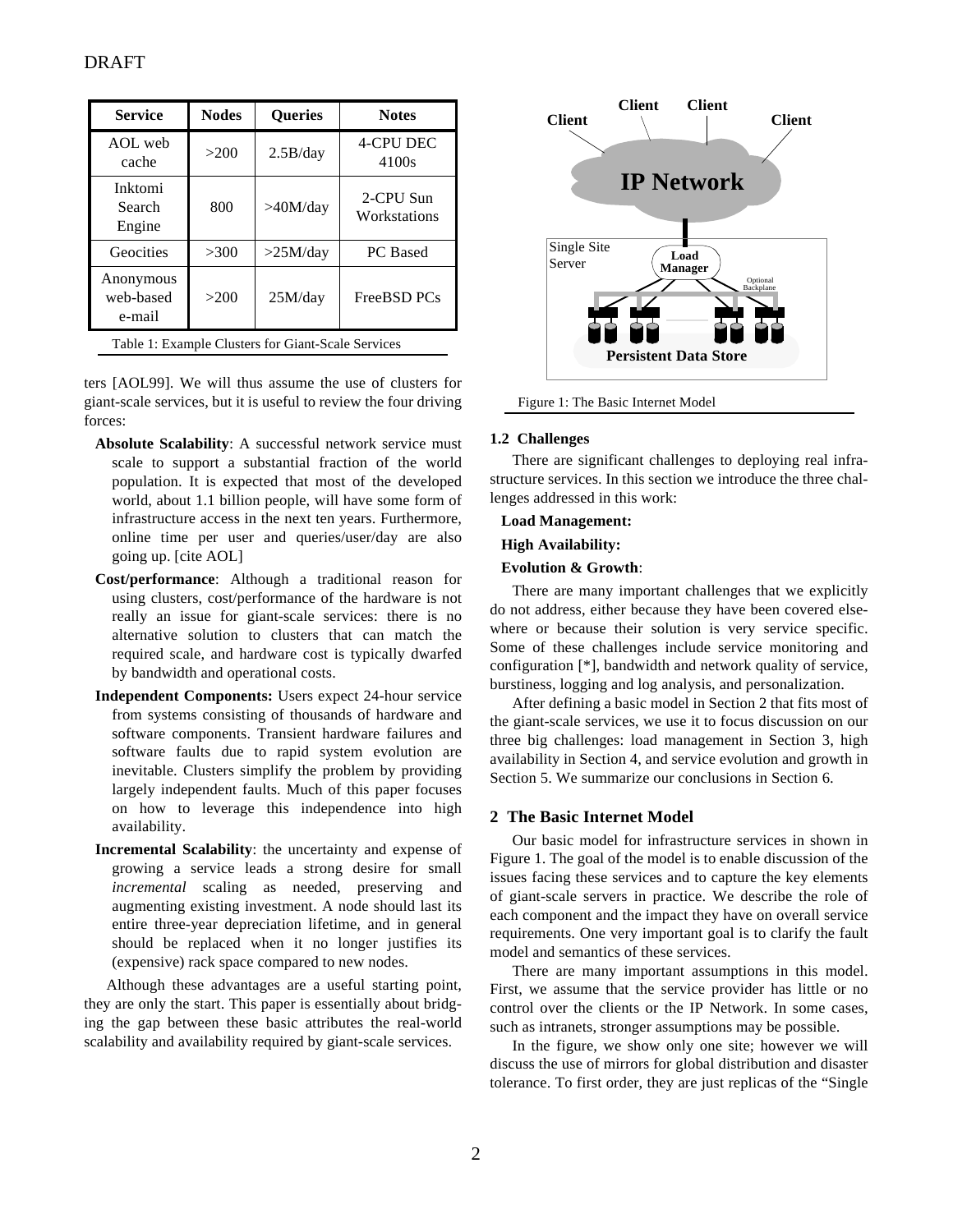Site Server" box, with their own connections to the IP Network.

We also assume that these servers are built out of clusters, as discussed above. The unit of scaling is the *node*, which includes one or more CPUs and some number of internal or external disks. Due to the cost of rack space, the node is often a small PC multiprocessor, with 2–4 CPUs and 2–4 disks.

We also assume that service is driven by queries. This is inherent in most common protocols, including HTTP, FTP, NNTP, POP, IMAP, and variations of RPC. For example, the basic primitive of HTTP is the "get" command, which is by definition a query. Sometimes a sequence of queries from one client are grouped together: we define a *session* as a group that shares state among the queries. For example, HTTP is a "stateless" protocol and therefore does not have sessions,<sup>1</sup> while FTP requires an initial exchange that is remembered throughout the rest of the session.

We often also assume that these queries are "read mostly", that is, that read-only queries greatly outnumber updates (queries that affect the persistent data store). We will point out cases in which we assume read-mostly traffic.

#### **2.1 Components**

There are six components to the basic model:

- **Clients**: The clients initiate the queries; they could be specific to the service, such as stand-alone e-mail readers, or general, such as web browsers.
- **IP Network**: The network is best effort and based on IP. It could be the public Internet or some form of private network such as an intranet.
- **Load Manager**: This component has two purposes. First, it is a level of indirection between the external name of the service and the physical names (IP addresses) of the nodes. This is required to preserve the availability of the external name in the presence of node faults. Second, the load manager balances load among the (up) nodes. We look at this component in more detail in Section 3.
- **Nodes**: The nodes are the workers of the system, combining CPU, memory, and disks into an easy-toreplicate unit. The node is the unit of expansion and often the *field replacable unit*, which means that if anything in the node breaks (including disks), you replace the whole node and deal with the subcomponents off-line. Sometimes failed disks can be replaced without taking the node down.
- **Persistent Data Store**: This is a replicated or partitioned "database" that is spread across the disks of the nodes.



It might also include network-attached storage or RAID subsystems. The implementation of this store is a major variable in these systems and will be explored in Sections 3.1 and 4.4.

- **Optional Backplane**: Many services use a system-areanetwork among the nodes, which functions like a backplane in a multiprocessor. The network handles inter-node traffic such as redirection to the correct node or coherence traffic for the persistent data store.
- **Auxiliary Systems** (not shown): Nearly all services have several other service-specific pieces that we can largely ignore in the basic model. Examples include userprofile databases, ad servers, site management tools, and support for logging and log analysis. Many of these subsystems can be viewed as additional sets of nodes with their own persistent data store.

### **2.2 Examples**

Figures 3 and 4 show two illustrative systems at opposite ends of the complexity spectrum: a simple web farm and complex server similar to a search-engine cluster. They differ in their load management, their use of a backplane, and their persistent data store.

The web farm is shown in Figure 2. First, note that the load manager is not actually in the flow of the traffic. *Roundrobin DNS* returns different domain name to IP address mappings for different clients, thus roughly balancing the load at the time of DNS lookup, but providing little support for availability when a node fails (see Section 3.3). Second, the persistent data store is implemented by simple replication of all content to all nodes, which works well when the total amount of content is small. Finally, there is no need for a backplane, since all servers can handle all queries and there is no coherence traffic. In practice, even simple web farms often have a second LAN (backplane) to simplify the manual

<sup>1:</sup> "Cookies" are a way to simulate sessions in HTTP, but they still don't require the server to preserve state across queries. Instead the relevant state is passed back and forth each time. This can also be done using "Fat URLs", in which client-specific state is embedded in the URL.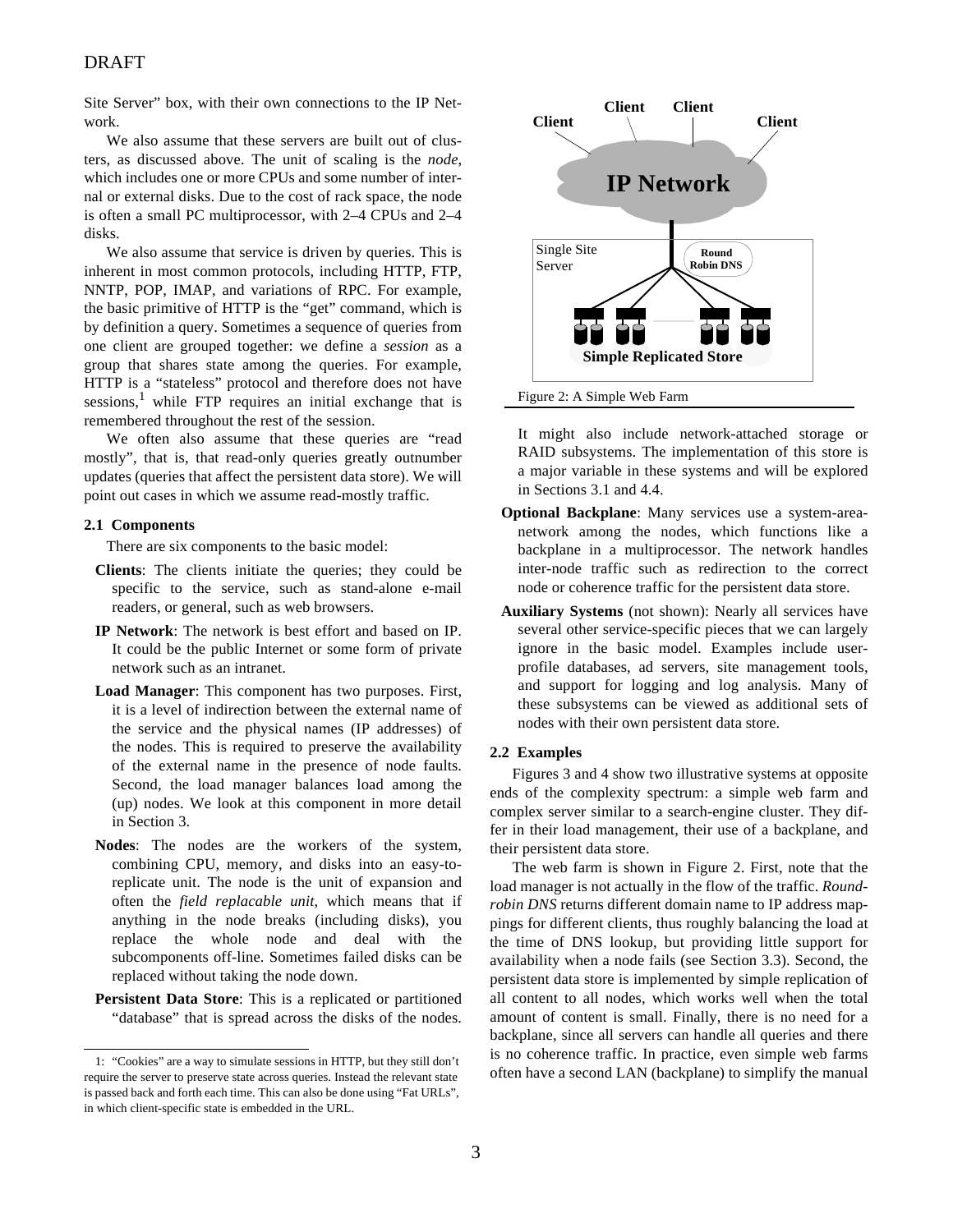

Figure 3: A More Complex Server

updating of the replicas. In this version, node failures reduce the capacity of the system, but not the availability of its data.

A more complex example is shown in Figure 3. The load management actually is in the path of the traffic and therefore has to be fault tolerant. Here we show a pair of "level 4" switches that automatically fail over to each other. These switches, which are available from many vendors, rewrite TCP connections from the external IP addresses to one of the internal node names. They can balance load based on outstanding connections and can respond quickly to failed nodes by avoiding them for new connections.

The persistent store is partitioned across the nodes, possibly without any replication. This means that node failures reduce the effective size of the store as well as its overall capacity. It also means that the nodes are no longer identical and some queries may need to go to specific nodes.

The backplane enables queries to get to the right node or nodes. Sometimes the load manager can pick the right node directly, but this requires service-specific and query-specific knowledge in the load manager. If the service uses caching of data from other nodes, the backplane is used for the cache coherence traffic.

In the case of an Inktomi search engine cluster (there are currently five worldwide), the backplane is Myrinet (1.6 Gb/ s) and it connects 100 nodes, each with 2 CPUs and multiple disks. The store is fully partitioned with some replication for key data; different nodes get different amounts of data according to their relative capabilities (nodes differ in age and therefore capability). The backplane is used for subqueries that are merged by the primary node, but there is no caching of remote data other than answers to whole queries.

There are many more examples: nearly every web-based services fits the basic model. The key variations are the load manager, the persistent store, and the auxiliary systems.

### **2.3 Fault Model and End-to-End Semantics**

One of the most important reasons to have a basic model is to look at its fault model and the end-to-end semantics it provides. We also define common extensions to the basic model where appropriate.

There are three basic tenets:

### *1) Focus on locally measured availability*

The first issue is the best-effort nature of the IP Network, which means that a client may be partitioned from the server. To the client, the service is down and it is largely out of the control of the service provider. A trivial example is a broken modem connection at the client, which partitions it from all services.<sup>2</sup> Because of this effect, we distinguish between the *end-to-end availability* and the *service availability*. End-toend availability is the "correct" measure, at it includes failures in the IP Network that affect end users. Service availability is measured at the service itself (or perhaps just outside it) and is a more useful internal metric tied to the uptime of the service. Service providers thus have direct control over service availability and only limited indirect control over end-to-end availability. End-to-end availability is strictly less than service availability, since it merely adds faults in the clients and IP Network. In practice, providers aim for high service availability and use a large number of independent network connections to decrease the probability of being partitioned from a large number of clients. In the rest of this paper, we will thus focus on service availability.

#### *Extension: client failover to an equivalent server*

A partitioned client may be able to reach equivalent servers, such as mirror sites. There is currently no general way for a browser to understand groups of equivalent servers, which is a prerequisite for failover (and wide-area load balancing). Work on "smart clients" [YDE+97] shows how to do this for applets and client-side plug-ins, in which case the service can control some of the code on the client. For HTTP services, a standardized header could solve this, such as "Alternate-hosts: mirror1.com mirror2.com", in which the client can learn about mirror groups when it is not partitioned. Since none of these mechanisms are ubiquitous, we leave this as an extension to the basic model.

# *2) Reload Semantics: node failures drop the queries in progress at that node*

The second tenet of the basic model is that it is OK to lose active connections when a node fails, as long as the probability of success on retry (reload) is high. Thus, the basic model is not fault tolerant, but merely highly available. End-to-end fault tolerance *depends* on the user retrying the

<sup>2:</sup> This distributed responsibility has several complex side effects. For example, browser manufactures get technical support calls when sites go down, and sites get calls when the user's ISP is down, their browser is broken, or their PC is out of virtual memory.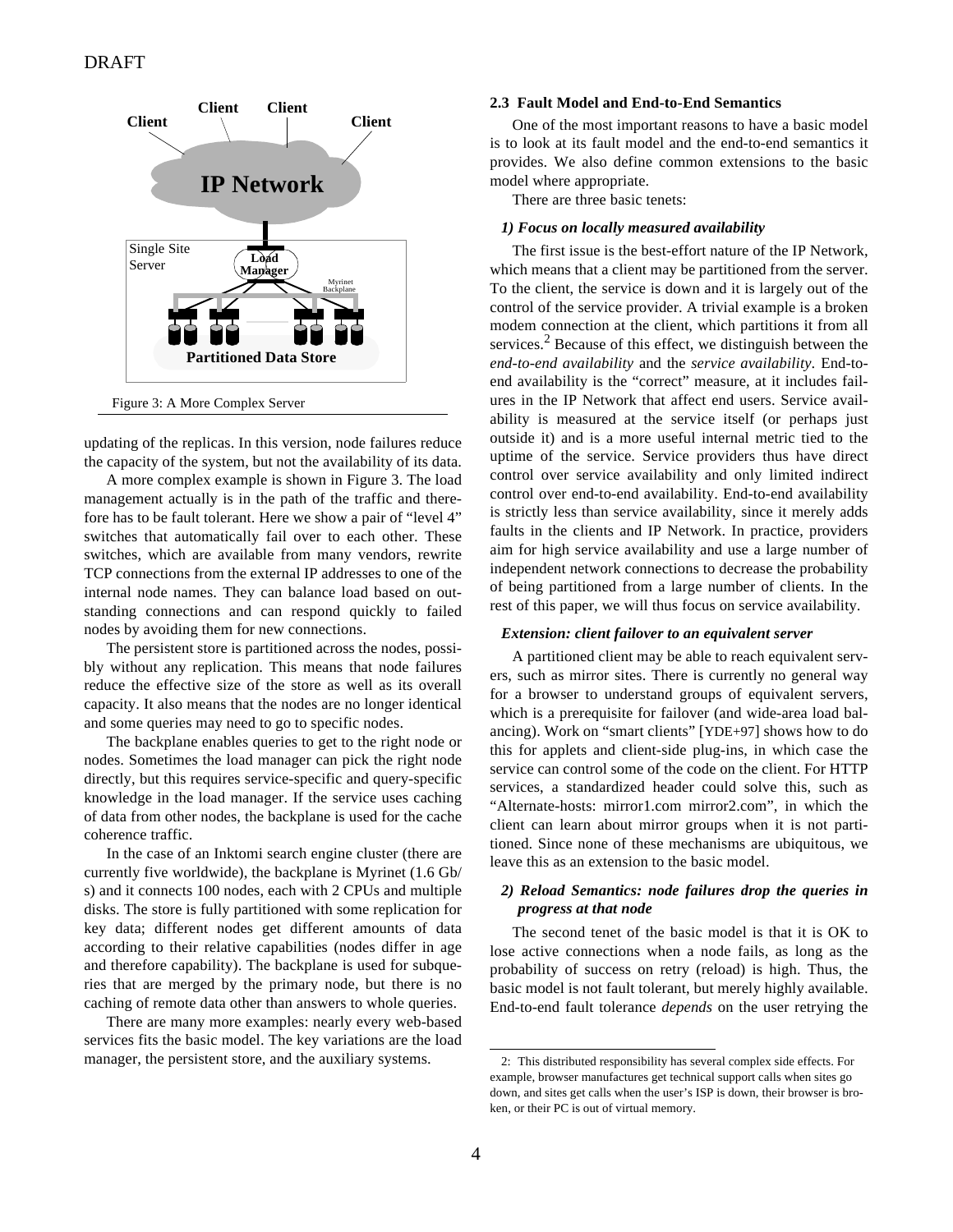# DRAFT

query, and that query going to a different node that is up (which is the job of the load manager).

### *Extension: Preserve queries in progress*

This extension essentially requires a transaction processing monitor (TP Monitor), which is a transactional RPC mechanism that is responsible for retrying RPCs that fail on a different node [GR97]. An IP-based implementation would be to mirror TCP state information so that a failed connection can be replayed to a new node, but this is extraordinarily difficult in practice and we know of no real systems that do this *[note to referees: Sun's full-moon clustering project may do this, but we have not been able to verify this yet*]. TP monitors are themselves non-trivial, since their components can also fail. It is much simpler to fall back to reload semantics, and leave this as an extension.

### *3) Basic Model updates are "at least once" semantics*

This means that queries in the basic model have "at least once" semantics, which can be quite bad in the worst case. For example, if your connection dies in the middle of a credit card transaction, should you hit reload or not? If the transaction already committed (but you weren't told), you will buy the same item again.

# *Extension: Use transaction ids to detect already completed updates.*

A useful extension to the basic model is to include transaction ids to detect repeat transactions. This is certainly possible today but rarely done in practice, so we leave it as an extension to the basic model. This extension requires that the commit is durable in the persistent store, so a transaction is the right mechanism. This can also solve the problem of users going to bookmarked pages that cause a transaction, but the transaction id needs be part of the URL.

To summarize the semantics of the basic model: the service provider focuses on locally high availability with independence for retried queries and at-least-once semantics. The extensions show how to improve the semantics, but they are typically expensive or difficult and therefore generally avoided in practice. The real value of the basic model is that allows us to understand what we mean by "availability", "fault tolerance", and "online evolution", and in general provides insight into to how to think about faults. A formal specification of the Basic Model is beyond the scope of this paper, but would be very useful as it would further drive the analysis of the tradeoffs.

Given this model, we revisit the key challenges of giantscale services.

# **3 Load Management**

We first look at the load management problem; it is the simplest and there are relatively recent products that provide robust solutions. The load manager has three responsibilities:

- **Provide the External Name**: the external name can be a domain name or a set of IP addresses depending on the approach. The challenge is to make the external name highly available despite failure of some of the nodes and the corresponding loss of their internal names.
- **Load Balance the Traffic**: This can be done with or without feedback from the nodes. The goals are higher overall utilization and better average response time.
- **Isolate Faults From Clients**: This is the hard part, as it requires the manager to detect faults and dynamically change the routing of traffic to avoid down nodes. The reaction time is a key metric, as some clients lose service until the detection and failover occurs.

Before examining load management options, we first define two sets of metrics, one for load balancing and one for availability. We then use these metrics to evaluate load managers.

# **3.1 Basic Metrics**

The most fundamental issue in load management is whether or not the manager understands the distribution of data across the nodes. There are three choices:

- **Symmetric**: This is the constraint that all nodes are equal in functional capability (but perhaps not query capacity). Symmetric nodes greatly simplify load management because any query can go to any node.
- **Asymmetric**: In this case, nodes vary in functionality and the load manager must correctly map each query to a node that can handle it. The common case is a partitioned database, in which the load manager must understand the partitioning to route the queries correctly.
- **Symmetric with Affinity**: This is the symmetric case with an optimization for locality. Due to caching effects, it is very useful to try to partition the queries even in the symmetric case so that a given node tends to get the same queries repeated. Although the manager understands the partitioning, it is not required for correctness and any node can still handle any query.

All three styles are used in practice. There are four useful properties by which to think about these choices:

- *Database aggregation*, which is the property that adding nodes increases the database size rather than just adding replicas for throughput. Asymmetric systems always have this property and it is the main reason they are used.
- *Single-query throughput*, which refers to whether or not the throughput of a single query scales with the size of the cluster. This is normally associated with symmetric systems, since every node can serve the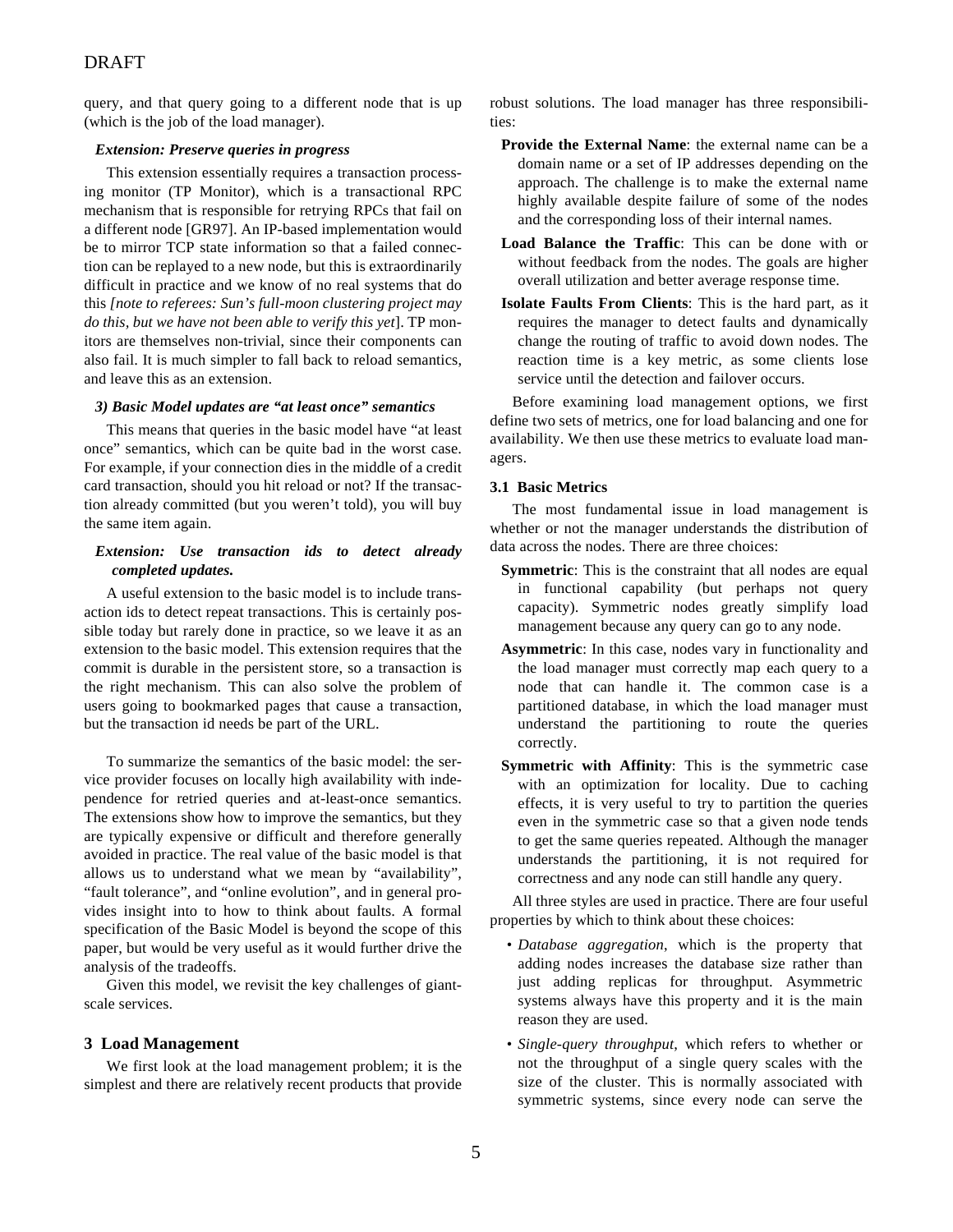target query. This is very important in practice due to short-term extremely popular content, such as the Starr Report, or the Star Wars movie trailer [Mov99]. In the asymmetric case, only a subset of the nodes (often only one) can handle the query.

- *Query locality*, which is property that a node tends to receive a subset of the queries and thus has a smaller working set and better cache performance. Asymmetric systems have this by definition, and the Symmetric with Affinity is designed for it explicitly. As shown by LARD [PAB+98], query locality greatly improves overall throughput by scaling the effective cache size with the number of nodes. In contrast, the vanilla Symmetric case spreads the queries evenly across the nodes, requiring each node to support the complete working set.
- *Even utilization*, which measures the effectiveness of the load balancing. Pure symmetric systems are much easier to maintain even load, while asymmetric systems are typically less effective since the manager cannot balance load across nodes with differing functionality. In general, closed-loop approaches that have information on the current load of a node perform well [Mit98], while open-loop approaches, such as fixed distribution or round-robin distribution have more variance in per-node utilization.

The simple approaches to load management are full replication and simple partitioning. Full replication provides symmetry, even load, and single-query throughput, but no aggregation. Locality-aware query mapping, as in LARD, can add query locality. Partitioning provides aggregation and query locality, but low single-query throughput and potentially uneven utilization.

*Coupled-cluster databases,* as shown in Figure 3*,* are symmetric but provide an aggregated database. Typically, all nodes can handle all queries, but they depend on data at other nodes to complete the query. In practice, the cluster backplane and inter-node caching enable high single-query throughput, even though the data is partitioned. Localityaware query distribution can improve query locality here as well.

Although the coupled-cluster approach provides both symmetry and aggregation, it is much more complicated as nodes are no longer independent. To regain some independence, giant-scale systems are often built as replicas of relatively small coupled clusters. For example, one major ISP uses a single rack as the unit of replication: nodes within the rack form a coupled cluster, but the racks are independent replicas. Thus both the rack and the overall system provide symmetry, but aggregation is limited to the capacity of a single rack, and single-query throughput is limited by the number of racks (since only one node in each rack can handle the query).

Even utilization of replicas is simple, but even utilization within a cluster is harder and often depends on the database layout; randomized layout works well for even utilization, but can reduce locality without some locality-aware distribution. LARD was able to achieve both even utilization and query locality using adaptive partitioning [PAB+98].

In general, the relative requirements of database size versus throughput determine the clustering strategy. Typically the two are independent, so the architect can pick coupledcluster size based on the database requirement (e.g., the database fits on six nodes), and then replicate that cluster to meet the overall throughput requirement. For example, for web caches, the working set size determines the cluster grouping, and the overall traffic determines the number of replicas.

Finally, if the whole database fits on one node, then the coupled-cluster case degenerates to the fully replicated model. Conversely, if the database is much larger than the number of nodes required by the traffic, it degenerates to the simple partitioning model. Both of the simple cases avoid the need for a backplane and provide independent nodes.

# **3.2 Availability Metrics**

We now consider the availability metrics: failover response time, load-manager availability, and load shedding. *Failover response time* is the time it takes the load manager to detect and avoid a faulty node (or link to that node). During this window, some clients will get no queries through, effectively seeing a "down" service. Reducing this reaction time thus directly contributes to the effective uptime of the service.

*Load-manager availability* refers to the uptime of the load manager itself. A down load manager may directly result in a down service (if all traffic goes through it), or it may simply increase the failover response time and the variation in node utilization.

There is a fundamental tradeoff between failover response time and tolerance to the loss of the load manager. If load manager decisions are cacheable, then load-manager faults can be masked if they are short relative to the expiration time of the cached decisions. However, longer expiration times increase the failover response time, since load continues to a failed node until the decision expires. Invalidating cached entries that point to failed nodes helps, but typically each client has to do so independently and must wait for a relatively long timeout to discover the fault.<sup>3</sup>

A subtle issue in failover response time is determining what constitutes a fault. For example, it is possible for a site to be "up" but not functioning correctly. Thus the load manager ideally needs to know the health of the application rather than that of the node. There is at least one product,

<sup>3:</sup> Curiously, browsers do not seem to apply this optimization. When they detect a down server, they should reresolve the domain name and see if they get a different IP address. If so, they can retry the query with the new address. Currently, reloading the page just retries the same IP address.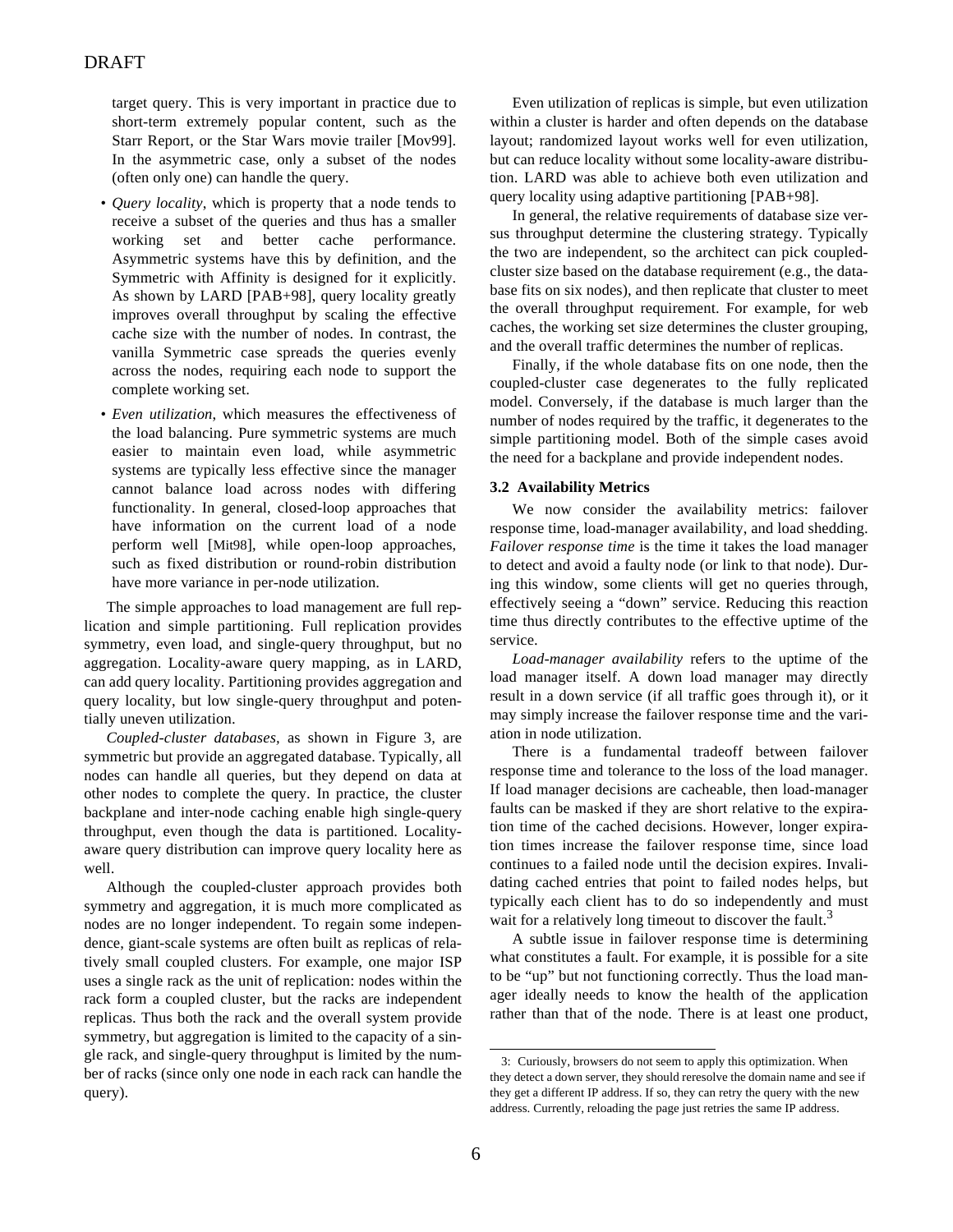# DRAFT

WebSpective's *Traffic Management* [WS99], that provides application-level feedback to load managers, and there are several custom-built load managers that also use applicationlevel feedback.

The third availability metric of a load manager is whether or not it does admission control or *load shedding*. When the system is saturated, it is very important to degrade gracefully. In general, the excess queries should be dropped as soon as possible, to minimize the resources they waste. Thus, the best place to shed load is in the load manager, *before* the traffic reaches the nodes. The load manager is typically in the best position to detect saturation as well. Unfortunately, so far only custom load managers support load shedding, but it is an important goal nonetheless. Done well, load-manager based admission control allows the system to maintain maximum throughput (albeit still insufficient) as the offered load well exceeds the saturation level. We look at graceful degradation further in Section 4.5.

### **3.3 Load Managers**

There are three basic approaches to load management: DNS-based approaches, intelligent switch/router solutions, and the LARD front end mentioned above.

DNS approaches depend on the resolution of the domain name to IP addresses to handle both load balancing and availability. Load balancing decisions are thus made only at name resolution time, which means that balancing is rough at best. Worse, the failover requires updating the DNS mapping and reresolution by all clients, which make the failover response time poor, although it can improved by reducing the time-to-live value. This approach requires symmetry and there is no query locality, since the mapping is not query specific. Load manager availability is good because of primary/secondary DNS failover and DNS caching (at least with long TTL values).

More advanced DNS servers, such as Cisco's Distributed Director [Cis99], try to measure the health of IP addresses themselves using techniques such as ping messages. This allows them to increase the accuracy of the DNS map, but it does not reduce the failover response time, which is still tied to the TTL value. This is a severe restriction, and several users of this approach end up setting the TTL to zero, which means that *every* query has to do DNS resolution, which can be more expensive than the cost of the query itself.

A better solution is *virtual IP address failover*, which is a technique that can be used on a LAN. The idea is to have nodes on the same LAN watch each other; when a nodes goes down, other nodes take over its IP address(es). This makes the IP address persistent; the failover response time can be less than ten seconds. This technique is used in some cluster-based web caches [\*] and in paired switches that use hot failover.<sup>4</sup>

The second general approach to load management is to use an inline intelligent switch (or router), generally referred to as "level 4+" (L4) switches, after the ISO layers above transport. The switch handles all incoming connections and directs them to the nodes, typically by rewriting TCP flows on the fly ("network address translation"). The switch thus forms the external name of the service, and it handles both load balancing and availability. Load balancing is typically done based on the number of outstanding TCP connections to each node. The switch may also partition the query space (typically URL space) across the nodes by using the query as part of the routing decision.

There are many such switches on the market and they have remarkable performance. The Alteon switch [Alt99], for example, can handle 200,000 simultaneous connections, while the Arrowpoint switch claims 5 Gb/s switching capacity while switching based on query content (not just TCP/IP information) [Arr99]. Both switches use custom ASICs for URL processing and both support hot-failover to a second switch for load-manager availability. The failover response times are quite low and are really only limited by the normalcase query response time, since it takes a while to decide that the server is down. In general, these switches are a robust solution, providing partitioning, load balancing and high availability. When used symmetrically, they provide singlequery throughput, but no query locality, while when used asymmetrically, they provide query locality but poor singlequery throughput.

The final load management approach is that of LARD, *locality-aware request distribution* [PAB+98]. The basic approach is load balancing across a symmetric cluster. The key extension is to target query locality by sending similar queries to the same node. They showed that they could achieve both good load balancing and good query locality simultaneously. A variant, *LARD with replication*, maps queries to a set of nodes, which allows single-query throughput to scale with the size of the cluster, as the target set can grow until all nodes handle the popular query. This use of replication also avoids hot spots. When used with coupled clusters, LARD would also allow database aggregation, although this has not been demonstrated to our knowledge.

Tables 2 and 3 summarize the relative merits of these three approaches. Most services use some form of L4 switch, as it is a simple and robust solution. So far, only custom solutions have attacked the problem of load shedding, but we expect that future switches will provide this as well. The DNS-based solutions are falling out of favor because of their poor failover response time and because of their inability to route traffic based on the query. The LARD approach works well for load balancing, but does not address the availability issues. We expect the LARD ideas to migrate into L4 solutions in the near future, further promoting them as the right solution.

<sup>4:</sup> In practice, each node has several IP addresses and those of the failed node are distributed across the remaining nodes, thus spreading the extra load more evenly. See the load redirection problem in Section 4.4.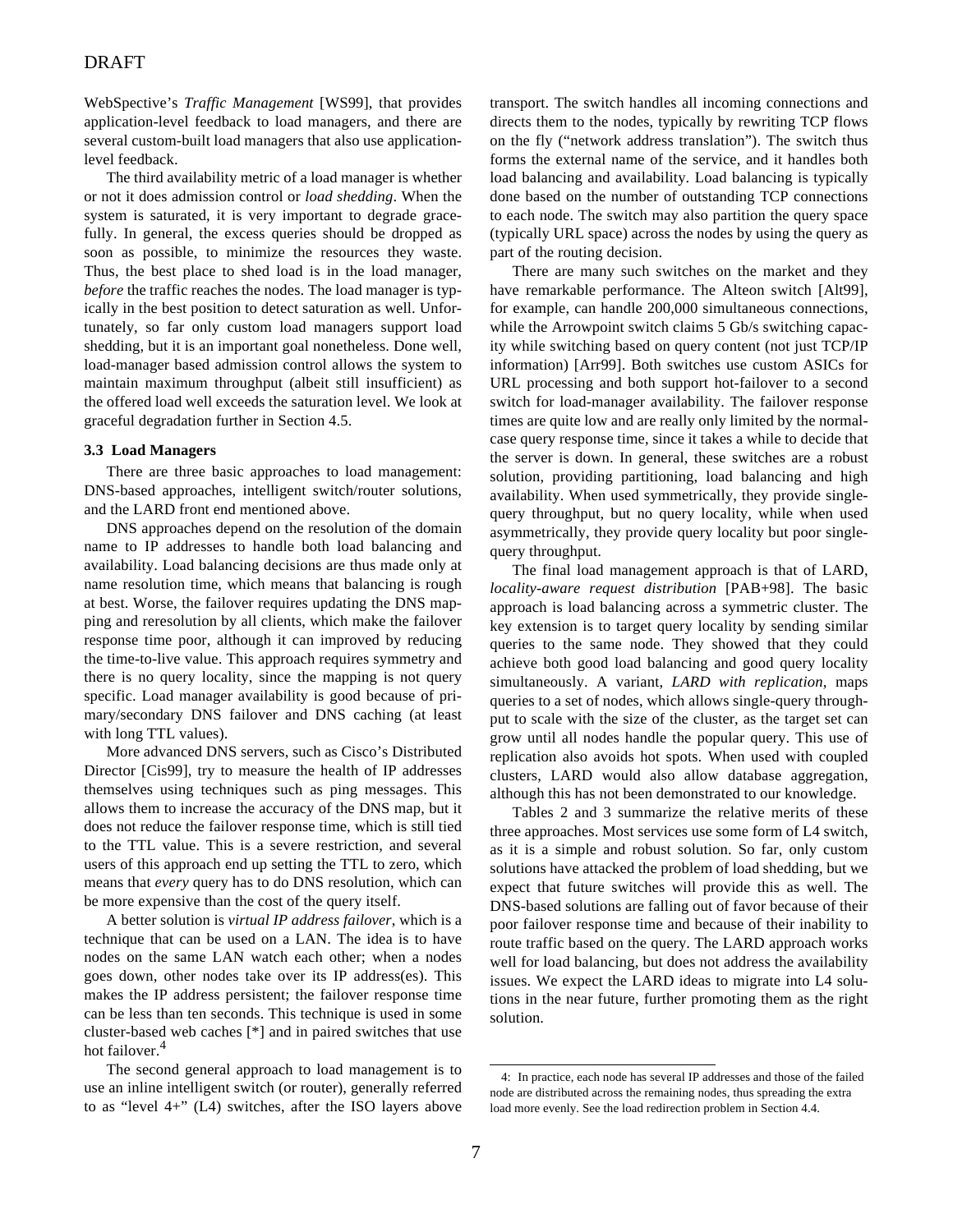| Approach                                   | <b>Style</b> | DA | <b>SQT</b> | QL | LB        |
|--------------------------------------------|--------------|----|------------|----|-----------|
| <b>DNS</b>                                 | Sym          | N  | Y          | N  | rough     |
| L4 $w/$ part.                              | Asym         | Y  | N          | Y  | hot spots |
| LARD                                       | <b>SA</b>    | N  | N          | Y  | hot spots |
| LARD<br>with rep                           | SА           | N  | Y          | Y  | good      |
| $L4 + \text{coupled}$<br>clusters          | Sym          | Y  | Y          | N  | good      |
| L4 w/ part. $+$<br>coupled<br>clusters     | <b>SA</b>    | Y  | N          | Y  | hot spots |
| $LARD$ w/<br>$rep + cou-$<br>pled clusters | <b>SA</b>    | Y  | Y          | Y  | good      |

Table 2: Approaches versus the Basic Metrics Style = {Symmetric, Asymmetric, Symmetric with Affinity},  $DA = Database$  Aggregation,  $SQT = Single$ Query Throughput,  $LB =$  effectiveness of load balancing.

| Approach                | <b>Failover</b><br><b>Response</b><br>Time | <b>Manager</b><br><b>Availability</b> | Load<br><b>Shedding</b> |
|-------------------------|--------------------------------------------|---------------------------------------|-------------------------|
| <b>DNS</b>              | very poor                                  | good                                  | none                    |
| $DNS + VIP$<br>failover | good                                       | good                                  | none                    |
| Single<br>Switch        | good                                       | poor                                  | none                    |
| Paired<br>Switches      | good                                       | excellent                             | none                    |

Table 3: Summary of Availability Metrics

# **4 High Availability**

High availability is one of the major driving forces of giant-scale system design. Other infrastructures—such as the telephone, rail, water and electricity systems—have extreme availability goals that should apply to IP-based infrastructure services as well. Most of these systems plan for failure of components and for natural disasters. However, information systems must also deal with constant rapid evolution in feature set (often at great risk) and rapid and somewhat unpredictable growth. British Telecom traditionally has used a 25 year planning horizon for the deployment of telephone infrastructure [?]; Internet companies (and analysts) have had trouble with even three-year roadmaps.

In this section, we develop basic ways to think about availability for giant-scale systems and cover some basic

| Component    | <b>Failure Rate</b> |
|--------------|---------------------|
| <b>Disks</b> |                     |
| Motherboards |                     |
| Cables       |                     |
| Switches     |                     |

Table 4: Failure rates (after burn-in) of components

obstacles to high availability. In the next section, we focus on availability in the presence of rapid growth and change.

### **4.1 Some Basics**

Although most of this section focuses on managing the impact of faults, it is worth reviewing some practical issues related to minimizing the likelihood of faults. These are basic techniques that are broadly useful for all highly available systems, and they form a kind of prerequisite before dealing with the management of faults.

Figure 4 gives some typical failure rates for various components. These are the steady-state failure rates under bestcase conditions (covered later). Most of the failures actually occur either on arrival or in early use (the classic "bathtub" curve [cite]). Because of this most components, especially switches and disks, must be put through burn-in testing to detect these early failures and thus avoid them in live use. Thus these failure rates explicitly discount the initial failures.

The presence of people is the first source of failures. A prerequisite to low failure rates in general is the removal of people from the machine room [cite].

Cables are a huge source of failures, especially if they are moved at all. The main reason for using internal disks is not rack density, but rather cable elimination. Internal disks not only avoid the failures of cables, they also have much better impedance matching and less noise, thus better tolerating inconsistencies in disks and motherboards.

Temperature is also critical, especially for disks. An IBM rule of thumb is that failure rates of disks double with every 0-degree (Celsius) rise in temperature. This holds until the temperature is so low that the lubricants stiffen up.

Figure 4 shows a cluster designed for high availability. By design, there are no people, very few cables, almost no external disks, no monitors and extreme symmetry. All of these reduce the number of failures in practice. In addition, the cluster is actually remotely managed from offsite, and the temperature and power variations are limited contractually.

Given these basic failure reduction techniques, none of which are new, we move to systematic ways to manage the impact of faults on giant-scale systems.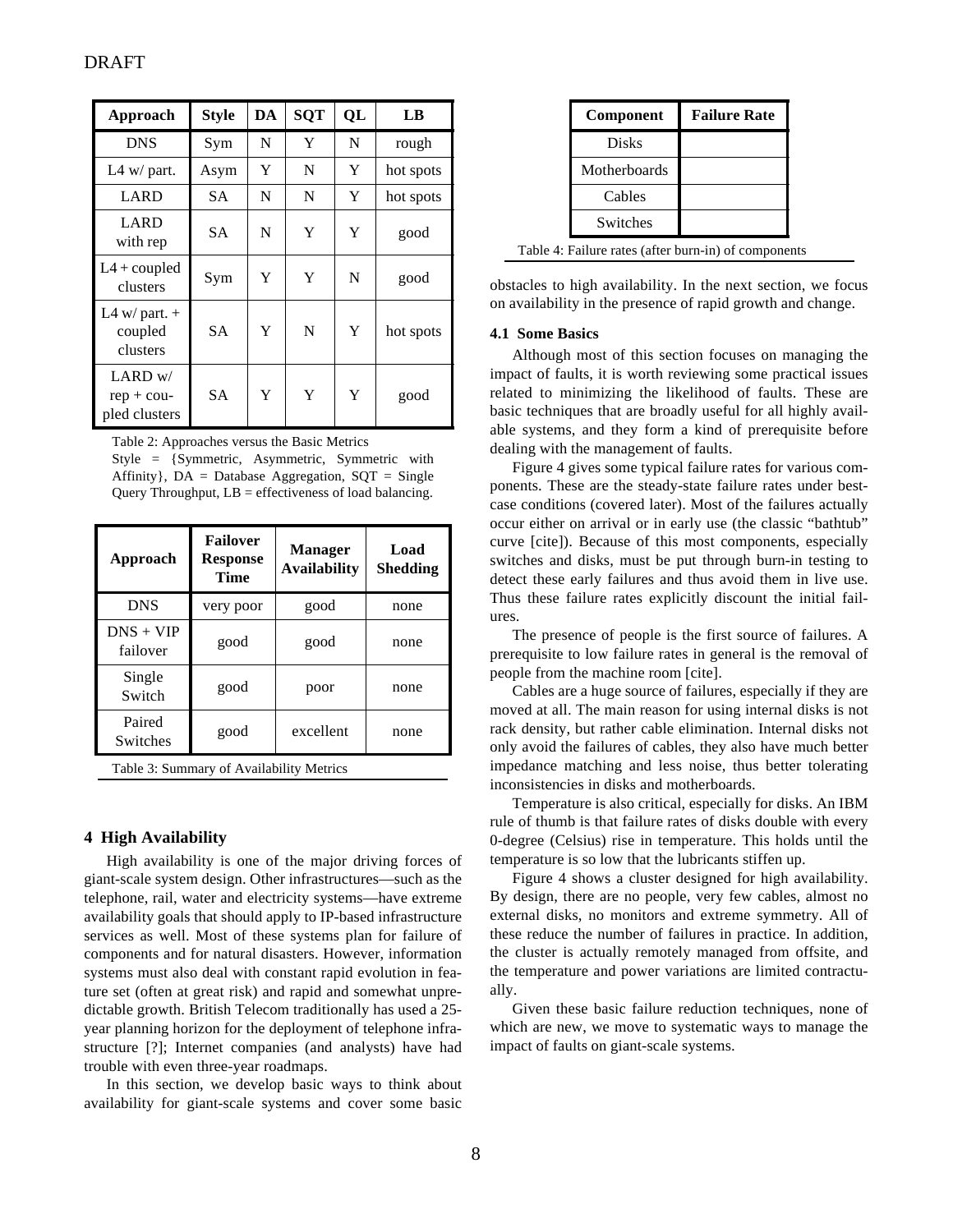

Figure 4: 100-Node 200-CPU Cluster Key points: no people, no monitors, no visible cables, extreme symmetry, internal disks.

#### **4.2 Availability Metrics**

The traditional metric for availability is *uptime*, which is simply the fraction of time that the site is up. Uptime is typically measured in *nines*: "4 9s" implies 0.9999 uptime, or 60 seconds of downtime per week (or less). Traditional infrastructure systems such as the phone system aim for 4 or 5 nines. Two related metrics are *mean-time between failure* (MTBF) and *mean-time-to-repair* (MTTR). In particular, it is useful to think of uptime as:

$$
uptime = \frac{MTBF - MTTR}{MTBF}
$$
 (1)

Equivalently, *downtime* = *MTTR/MTBF*. The consequence of this equation is that we can improve uptime *either* by reducing the frequency of failures or reducing the time to fix them. Although the former is more pleasing aesthetically, the latter is much easier for systems under constant evolution. For example, to even *tell* if a component has a MTBF of one week requires well more than a week of testing under (heavy) realistic load; and if it fails, you have to start over, possibly repeating the process many times. Conversely, measuring the MTTR takes minutes or less and achieving a 10% improvement takes orders of magnitude less total time due to the very fast debugging cycle. Thus it is very useful for giant-scale systems to focus hard on MTTR and simply apply best effort to MTBF. We will see this fundamental tradeoff repeated in many forms.

We define *yield* as the fraction of queries that are completed:

$$
yield = \frac{queries \ completed}{queries \ offered} \tag{2}
$$

This is typically very close to uptime numerically (and also unitless), but it is more useful in practice because it directly maps to user experience and because it correctly reflects that not all seconds are of equal value. Being down for a second that had no queries has no impact on users or yield, but reduces uptime. Similarly, being down for one second at peak and off-peak times have the same uptime, but vastly different yields, since there is often more than a 4:1 ratio of peak to minimum traffic. Thus we will focus on yield rather than uptime.

Because these systems are typically based on queries, we can also measure the completeness of the queries, that is, how much of the database is reflected in the answer. We define this fraction as the *harvest* of the query

$$
harvest = \frac{data\ available}{complete\ data} \tag{3}
$$

A perfect system would have 100% yield and 100% harvest: every query would complete and would reflect the entire database.

The key insight is that we can affect whether faults impact yield or harvest (or both). For example, replicated systems tend to map faults to reduction in capacity (and thus yield at high utilizations), while partitioned systems tend to map faults to reduction in harvest, as parts of the database temporarily disappear, but the capacity in queries/sec remains the same.

### **4.3 The DQ Principle**

The DQ Principle is simple:

### **Data per query \* Queries/sec ~ constant**

This is a principle rather than a literal truth, but it is a remarkably useful tool for thinking about giant-scale systems. The intuition behind this principle is that the overall capacity of the system tends to have a particular physical bottleneck, such as total I/O bandwidth or total seeks per second, that is tied to the movement of data. The DQ value is the total amount of data that has to be moved per second on average and it is thus bounded by the underlying physical limitation; at the high utilization typical of giant-scale systems, it approaches this limitation.

The DQ value is also measurable and tunable. Adding nodes or implementing software optimizations are useful exactly because they increase the DQ value, while faults reduce the DQ value. The absolute value of DQ is not that important typically, but the relative value under various changes provides a useful guide:

- The best possible result under multiple faults is a linear reduction in DQ.
- DQ often scales linearly with the number of nodes, which means that early tests on single nodes tend to have predictive power for overall cluster performance.
- All proposed hardware/software changes can be evaluated by their DQ impact.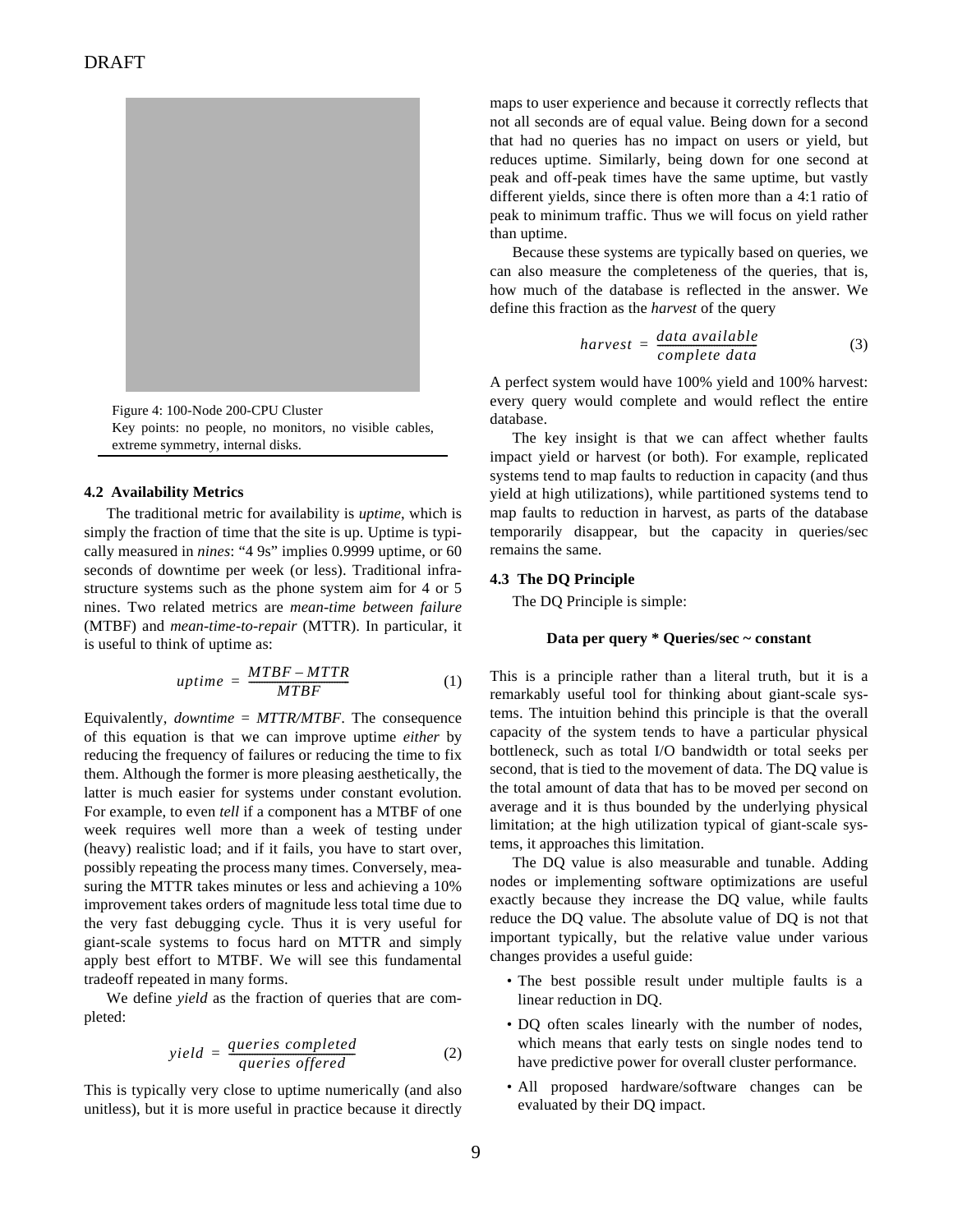• We can translate future traffic and feature predictions into future DQ requirements and thus into hardware and software targets.

There are two useful corollaries:

# **harvest \* capacity ~ constant harvest \* yield ~ constant (at high utilization)**

These follow from the DQ principle because the harvest is usually proportional to the average data per query, and capacity is just the total queries per second. When utilization is high, decreases in capacity cause decreases in yield, giving them a linear relationship.

For availability, the value of these principles comes in the analysis of the impact of faults. As stated above, the best we can do is a degradation in DQ that is linear with the number of (node) faults. The *goal* of a design for high availability is thus to control how DQ reductions affect our three availability metrics. (This assumes that we've already taken all of the basic steps above to minimize faults.)

### **4.4 Replication vs. Partitioning Revisited**

Thus we return to the variations of replication and partitioning from the perspective of DQ and our availability metrics.

We start by considering a two-node cluster., which can be either two replicas or a partitioned database with two partitions. Traditionally, the replicated version is viewed as "better" because under a fault it maintains 100% harvest, while the partitioned version drops to 50% harvest. But the dual analysis is that the replicated version drops to 50% yield,<sup>5</sup> while the partitioned version remains at 100% yield. Even more effective is to realize that both versions have *the same initial DQ value and lose 50% of it* under one fault: replicas keep D the same and reduce Q (and thus yield), while partitions keep Q constant and reduce D (and thus harvest).

The traditional view of replication silently assumes that there is enough excess capacity to prevent faults from affecting yield. We refer to this as the *load redirection* problem: under faults the remaining replicas have to handle the queries formerly handled by the failed nodes. Under high utilization, this is unrealistic.

We can generalize this analysis to replica groups with *n* nodes:

| <b>Failures</b> | Lost<br>Capacity | <b>Redirected</b><br>Load | Overload<br>Factor |
|-----------------|------------------|---------------------------|--------------------|
|                 | n                | $n-1$                     | n<br>$n-1$         |
|                 | n.               | $n-k$                     | n<br>$n-k$         |

<sup>5:</sup> This is technically 50% capacity. Here we assume high utilization so that 50% capacity approximates 50% yield.

#### Table 5: Impact of k losses in n-node replica groups

For example, a loss of 2 of 5 nodes in a replica group implies a redirected load of 2/3 extra load (two loads spread over three remaining nodes), and an overload factor for those nodes of 5/3 or 166% of normal load.

The key insight is that replication on disk is cheap but *accessing* that data requires DQ points; for true replication you need not only another copy of the data, but twice the DQ value. Conversely, there is no real savings to partitioning over replication. Although you need more copies of the data with replication, the real cost is in the DQ bottleneck not the storage space, and the DQ constant is independent of whether the database is replicated or partitioned. A consequence of this view is that *above some throughput, you should always use replicas*. In theory, you can spread the database more thinly as the capacity requirement increases and thus avoid the extra copies of replicas. But there is no DQ difference, so once the partitions are a convenient size, it makes more sense to replicate the data and enjoy more control over harvest and support for disaster recovery. It is also easier to grow systems via replication than by repartitioning onto more nodes; this idea is explored further in Section 5.1.

We can also vary the degree of replication based on the importance of the data, or more interestingly affect which data is lost in the presence of a fault. For example, for some extra disk space we can replicate key data in a partitioned system. Under normal use, one node handles the key data while the rest provide additional partitions. If that node fails, we can make one of the other nodes serve the key data. We still lose 1/n of the data, but it always one of the less important partitions. This intermediate version preserves the key data as in the normal replication case, but also allows us to use our "replicated" DQ capacity to serve other content during normal use.

Finally, we can exploit randomization to make our lost harvest a random subset of the data (and avoid hot spots in partitions). For example, many of the load balancing switches simply use a pseudo-random hash function to partition the data. In the presence of data of varying value, spreading the key data randomly makes our average- and worst-case losses the same: the value of the lost data is close to the average value of the data.

### **4.5 Graceful Degradation**

It would be nice to believe that we could avoid saturation at a reasonable cost simply by good design. There are three major reasons that this is unrealistic:

- The peak to average ratio for giant-scale systems seems to be in the range of 1.6:1 to 6:1, which can make it expensive to build out capacity well above the peak.
- Single-event bursts, such as online tickets sales for Star Wars *Phantom Menace*, can be more than 10x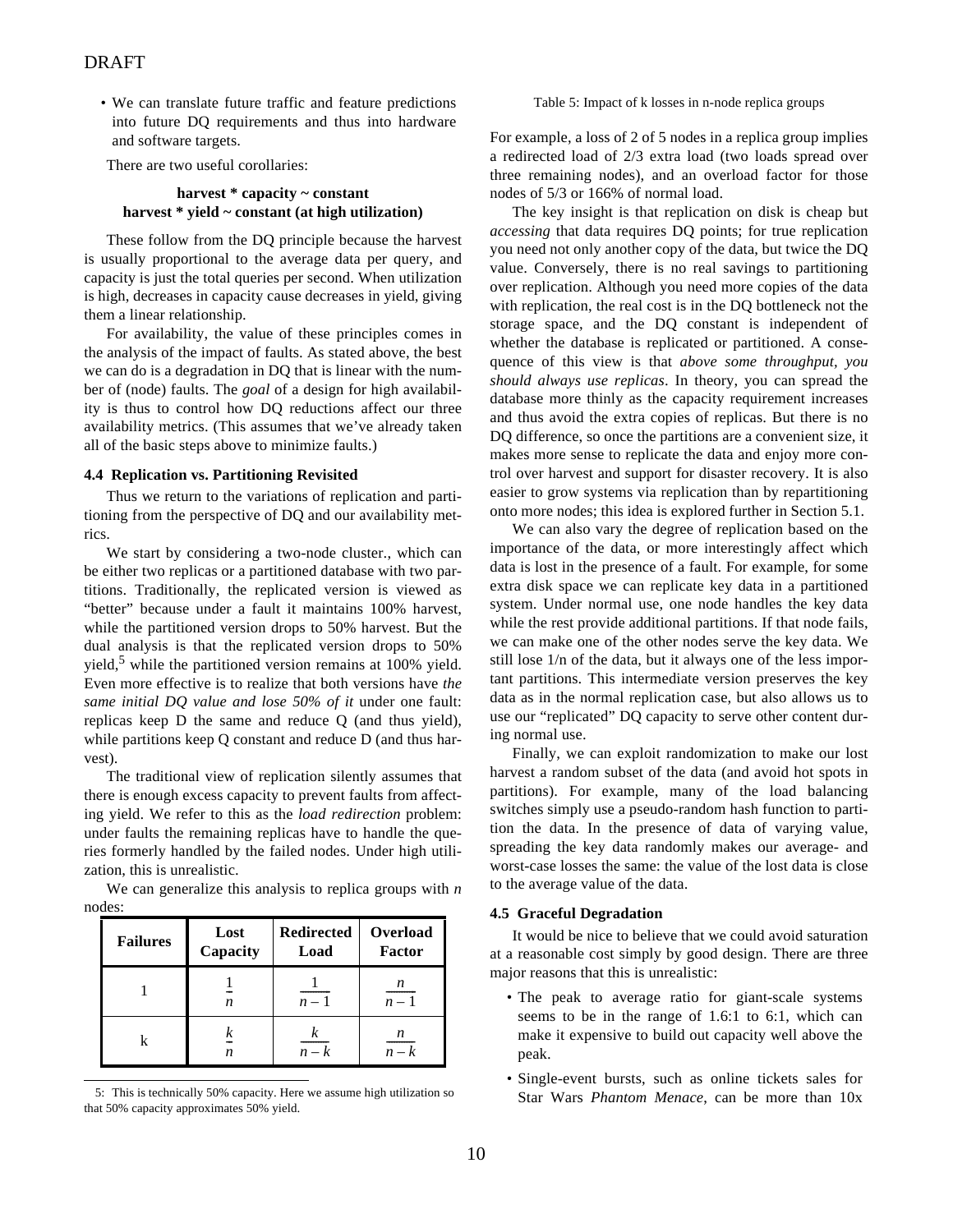above the average. In fact, one such site, moviefone.com, actually added 10x capacity and still got overloaded. The event overloaded both their IP and telephone infrastructure, even overloading local phone circuits in some cities [Mov99].

• Some faults are not independent, such as key router failures or natural disasters. In these cases, DQ drops substantially and the remaining nodes become saturated.

Thus a critical part of delivering high availability is the design of mechanisms for graceful degradation under excess load. The DQ principle is again helpful: in the presence of excess capacity, we can either do admission control (ideally in the load manager as discussed above) to limit Q and thus maintain D, or we can reduce D and increase Q. The latter strategy has just started to be used in practice, but it makes a lot of sense: if we can reduce D dynamically then we can increase Q (capacity) and thus maintain yield at the expense of harvest. For example, we would expect cutting the effective database size in half to roughly double our capacity. This gives us new options for graceful degradation: we can focus on harvest with admission control or we can focus on yield with dynamic database reduction, or we can use a combination depending on the type of query. The larger insight is that graceful degradation is simply the explicit management how saturation reduces our availability metrics.

Here are some more sophisticated examples:

- If we have an estimate of query cost (measured in DQ!), which we do for search engines, then we can do more aggressive admission control *based on cost*. This reduces the *average* data required per query, D, and thus increases Q. Note that our admission control policy is affecting *both* D and Q: denying one expensive query may enable several inexpensive queries, giving us a net gain in harvest and yield. Admission control should be done probabilistically so that reloading hard queries eventually works.
- Under saturation of a financial site, we can make stock quote queries cacheable, which will make them stale but nonetheless reduces the offered load and thus increases yield at the expense of harvest (the cached queries don't reflect the current database).

To summarize, we can use the DQ principle as a tool for designing how saturation affects our availability metrics. First we decide which metrics to preserve (or at least focus on), and then we use sophisticated admission control to affect Q and the possibly reduce the average D, and we use aggressive caching and database reduction to reduce D and thus increase Q. In the next section, we see how this helps with disaster tolerance.

### **4.6 Disaster Tolerance**

In the two previous sections, we saw how to think about replica groups and how to think about graceful degradation. Disaster tolerance is mostly a combination of these two.

We define a disaster as the complete loss of one or more replicas. For natural disasters, we expect to lose all the replicas at one physical location, while other disasters, such as fires or A/C failures may affect only one replica at a location. Under this model, the basic question is how many sites to have and how many replicas per site.

Given *n* replicas, we can use Table 5 to understand the load redirection problem when we lose *k* of these replicas. For example, with two replicas at each of three locations, we would expect to lose 2/6 replicas during a natural disaster, which implies that the remaining replicas must handle 50% more traffic. This will almost certainly saturate the site, which then have to recover from using our techniques for graceful degradation. For example, one plan would be to dynamically reduce D by 2/3 (to get 3/2 Q) on the remaining replicas. Another plan would be to reduce D to a specific 50% for any disaster, which is simpler but not as aggressive.

A harder problem for disaster recovery is surviving the loss of the load manager. If it is an inline approach, such as the L4 switches or LARD, the external name becomes unavailable and you have resort to DNS changes to redirect traffic to the other replicas, which as discussed above has a very slow failover response time (hours). With a smart client approach, one of our extensions to the basic mode, the clients can perform the higher-level redirection automatically and immediately [YCE+97].

# **4.7 Conclusions**

In this section, we defined several useful availability metrics and the DQ principle. We then used these ideas to analyze high availability, graceful degradation and disaster tolerance. In all cases, the new tools lead to insights and powerful ways of thinking about the issues. In the next section, we apply these ideas to online evolution and growth.

# **5 Online Evolution & Growth**

High availability is always a difficult challenge, and one of the traditional tenets of highly available systems is to aim for minimal change. This is in direct conflict with both the growth rates of these services and "Internet time" — the practice of extremely fast service release cycles. For giantscale services, we have to plan for continuous growth and frequent updates in functionality. Worse still, the frequent updates mean that in practice the software is never perfect and that hard-to-resolve issues such as slow memory leaks and non-deterministic bugs tend to remain unfixed.

Thus the task at hand is to maintain high availability in the presence of expansion and frequent software changes. The philosophy is to make the overall system tolerant of individual node failures, but to try to avoid cascading fail-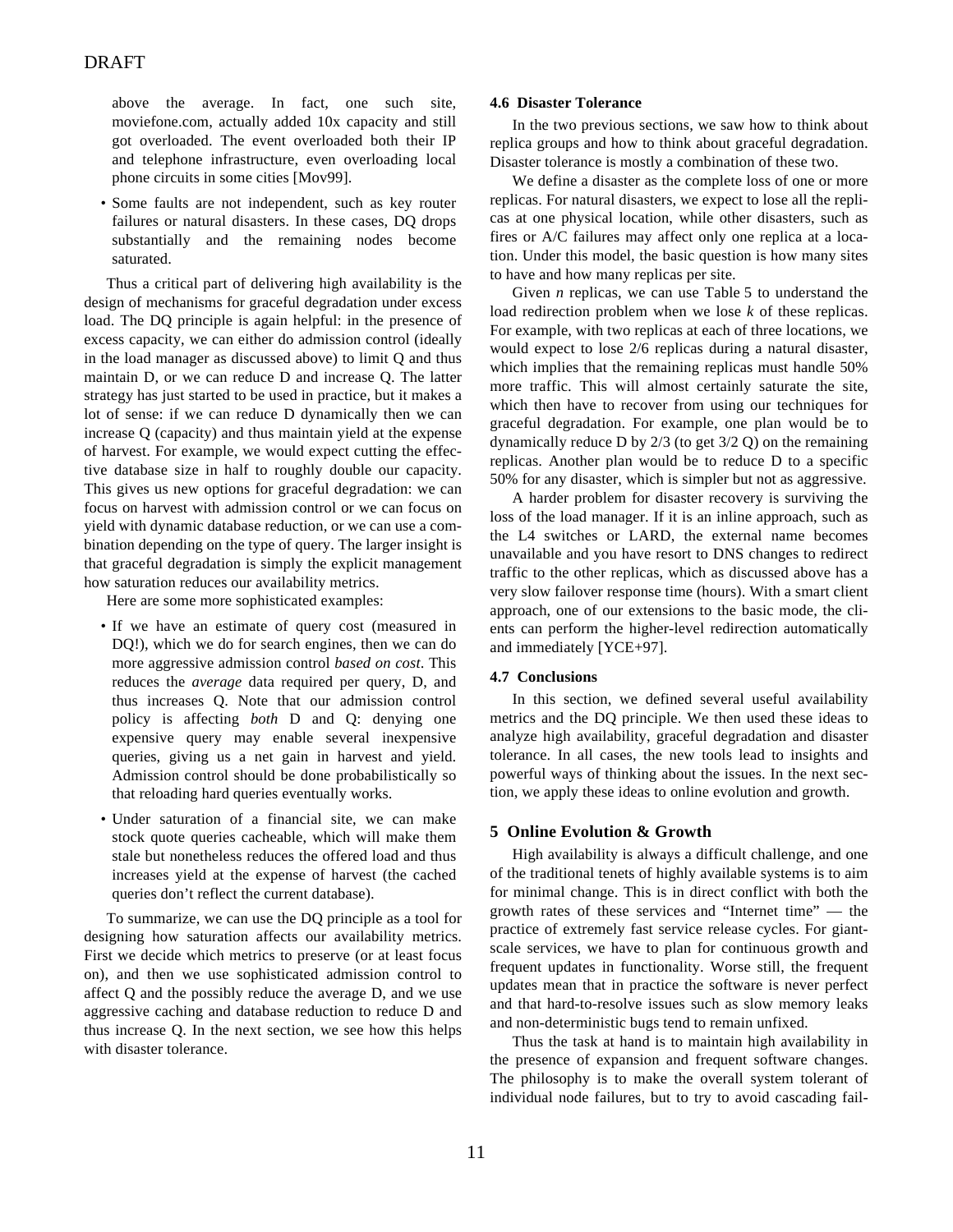

Figure 5: Growth in unique visitors for major giant-scale services. Based on company and Media Metrix data

ures. Thus "acceptable" quality software comes down to a target MTBF and the absence of cascading failures.

We first look at growth rates and how to think about capacity planning and then we examine online evolution, looking at several ways to upgrade a service with minimal impact on availability.

### **5.1 Growth and Capacity Planning**

The remarkable growth of existing giant-scale services is shown in Figure 5. This is conservative in that it only measures the growth in unique visitors, and ignores increases in visits/user, work per query, and bandwidth per query, all of which have gone up over the past several years. Smaller sites, such as Snap! and Goto.com (not shown), have even higher growth rates. The growths are somewhat uneven, which complicates capacity planning, as you must plan for higher growth than you will probably achieve; for example, several of the quarters shown have 30-50% growth rates.

Graph interpolation works well for predicting the number of future queries, but it does not help with the impact of feature changes. For that we can use relative DQ values. For example, if a new feature requires 20% more DQ capacity per query, which can be measured on a small cluster using log playback, then we need an 20% expansion in addition to the organic growth in queries. Capacity planning can thus be viewed as the product of two factors: query count growth and DQ growth.

Once you have a target DQ value, it is a straightforward but complex task to achieve it. The hard part is understanding the lead times for all aspects of expansion, and then maintaining enough excess capacity to cover the lead times ahead of the growth curve. Excess capacity targets ("headroom") seem to range from 15-30%, which translates to about 45-90 days.

Table 6 shows some typical lead times. The key longlead item is to make sure that you have enough data-center quality rack space. AOL is currently spending \$520M for a

| <b>Item</b>                                                              | <b>Lead Time</b>        |  |
|--------------------------------------------------------------------------|-------------------------|--|
| New cluster from scratch (including)<br>location)                        | 120-150 days            |  |
| New rack space $-$ existing location,<br>but added power, A/C, bandwidth | 90 days                 |  |
| New rack space only                                                      | 60 days                 |  |
| New SMPs (ordered)                                                       | 30-60 days              |  |
| New PCs (ordered)                                                        | 2 days                  |  |
| New nodes, in stock, on existing rack<br>space                           | 10 nodes/day/<br>person |  |
| Table 6: Typical leads times for new capacity                            |                         |  |

[MM99]. third data center to build out rack space ahead of service growth [AOL99]. Once rack space is lined up, the second challenge is to manage hardware lead times and inventory. Most giant-scale services have to keep some inventory of all components, and they may keep large inventories of longlead or variable-lead items. In some cases, because their size, they can get vendors to maintain the inventory for them, which is an advantage financially.

> Given that rack space is the critical aspect of growth, it makes sense to expand clusters in larger chunks, at least whole racks if not whole rooms. This also amortizes many of the administrative tasks over a larger number of nodes.

> The second challenge with small incremental steps is that they often require repartitioning the database, which may be expensive. Growing in fewer, larger steps, reduces the repartitioning overhead.

> Because of the rack space and repartitioning issues, one major service now adds whole 100-node clusters rather than adding nodes to existing clusters. The new cluster is a replica of existing large clusters. This approach has the advantage of simplicity: each new cluster is a "cookie cutter" operation, thus reducing the logistics issues and avoiding repartitioning altogether.

> The lesson from all this is that the long-lead times make capacity build-out a critical and complex task. Incremental scalability in practice is thus quite challenging, and giantscale services tend to focus on big steps at a reduced frequency.

### **5.2 Online Evolution**

As with other high availability systems, we can think of maintenance and upgrades as a form of controlled failure. In particular, we view online evolution as a temporary controlled reduction in DQ value, and then minimize the impact of reduced DQ on our availability metrics. In general, online evolution requires a fixed amount of time per node, *u*, so that the total DQ loss for *n* nodes is:

$$
\Delta DQ = n \cdot u \cdot DQ / node = DQ \cdot u \tag{4}
$$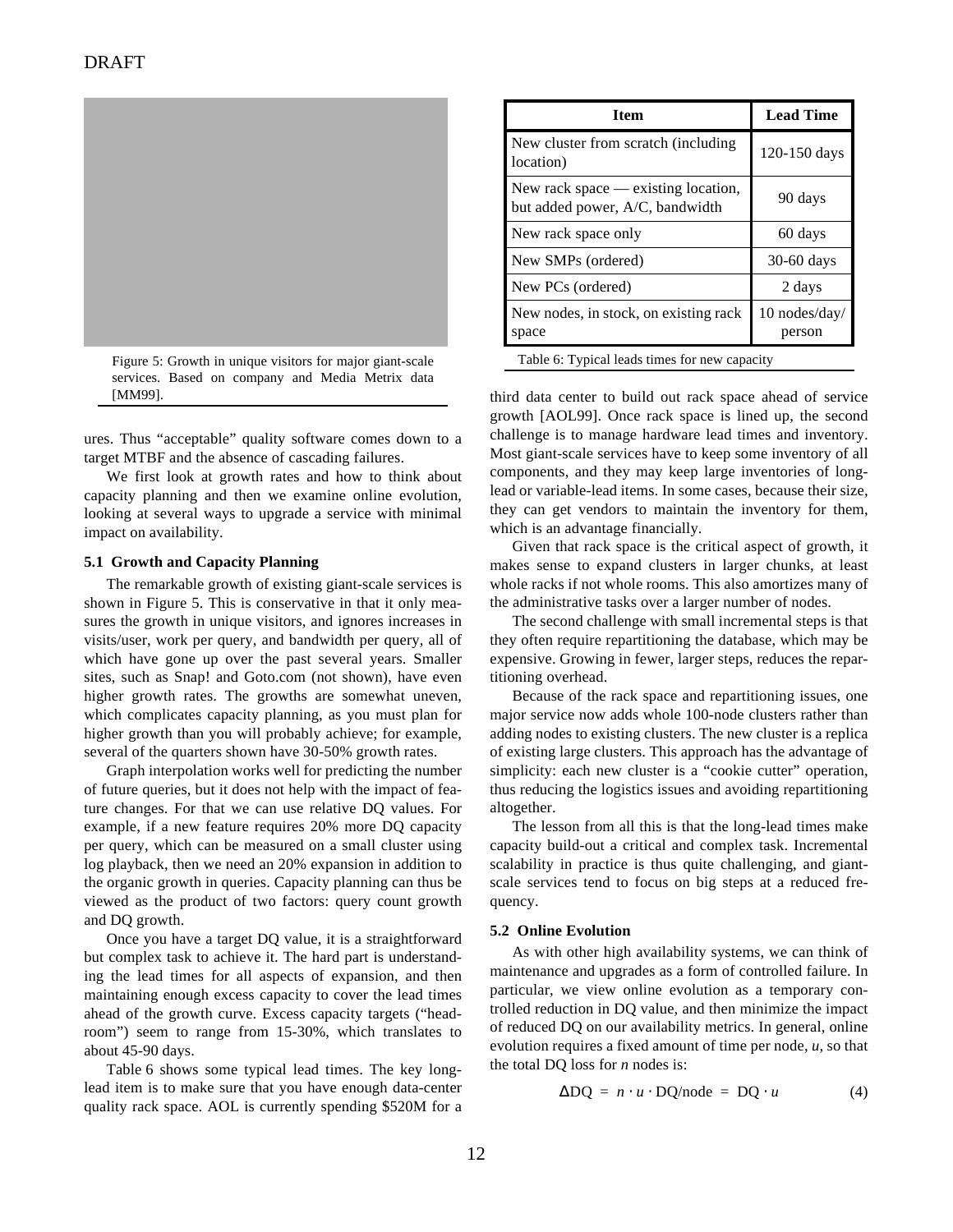That is, the lost DQ (measured in DQ units \* seconds) amount is simply the total DQ value times the upgrade time per node.

Assuming working space exists on the nodes for both versions, the upgrade time should match the MTTR, since everything can be in place before the downtime starts. Without sufficient workspace, the downtime is much greater, since the new version must be moved onto the node while it is down.

We next cover three approaches to online evolution that differ in their handling of this DQ loss and in how they deal with working space and backward compatibility.

- **Fast Reboot**: The is the simplest version: simply quickly reboot all nodes into the new version. The guarantees some downtime, but is very simple. Because this is a controlled downtime, it is better to measure lost yield rather than downtime: by upgrading during off-peak hours we can reduce the yield impact for the same amount of downtime.
- **Rolling Upgrade**: In this approach, we upgrades nodes one at a time in a "wave" that rolls through the cluster. This has the advantage that only one node is down at a time, thus minimizing the overall impact. In a partitioned system, we will have harvest reduction during the *n* upgrade windows, but in a replicated system (in off hours) we expect 100% yield and 100% harvest, since we can update one replica at a time and we probably have enough capacity in off hours to prevent lost yield. One disadvantage with this approach is that it requires the new version be backward compatible, since the two versions will coexist. The other two approaches do not have this restriction, because they only run one version at a time.
- **The Big Flip**: The final approach is more complicated. The basic idea is to update the cluster one half at a time. In particular, we take down half the nodes and upgrade them. Then, during the "flip", we switch all of the traffic to the upgraded half, which can be done atomically with an inline load manager. We then upgrade the second half and then bring those nodes back into the live cluster. As with fast reboot, only one version runs at time. The big flip is quite powerful and can be used for all kinds of upgrades: hardware, OS, database schema, networking and even physical relocation. When used for physical relocation of a cluster, the big flip must typically use DNS changes to do the flip, and the upgrade time includes physically moving the nodes, which means the window of 1/2 DQ performance lasts for at least several hours. However, this is manageable over a weekend and has been done at least twice. Note that the 50% DQ loss can be translated into either 50% capacity for replicas (which might be 100% yield on weekends) or 50% harvest.for partitions.



Figure 6: The shaded regions show how the three approaches map their DQ loss (down from the ideal value) over time. The area of the three regions is the same.

Because all three approaches have the same DQ loss (for a given upgrade), we can plot their effective DQ level versus time, which is shown in Figure 6. The area of the three curves is the same, the difference is in how the DQ loss is spread over time.

All three approaches are used in practice, with rolling upgrades probably the most popular. The heavyweight big flip is reserved for more complex changes and is used only rarely. All three benefit from the DQ analysis and from explicit management of the upgrade's impact on the availability metrics.

# **6 Conclusions**

In this paper we have defined several tools for the design and analysis of giant-scale clusters. Starting with the basic model, we developed the fault model and semantics of these services used in practice and suggest several possible extensions.

Load management is a complex task with many goals: load balancing, manager availability, fast failover response time for nodes, single-query throughput, database aggregation, and load shedding. We covered three general approaches and compared them via our performance and availability metrics.

We also developed novel ways to think about high availability, including the DQ principle and the use of harvest and yield, in addition to uptime, to more precisely capture the impact of faults. We covered several sophisticated ways to control the impact of faults through combinations of replication and partitioning. Finally, we used these tools to analyze graceful degradation and disaster tolerance.

In the final part, we applied these ideas to online evolution and growth, looking at both capacity planning and approaches to service upgrades that minimize the impact of the upgrade on availability.

We have found these techniques to be very useful in practice. They seem to get to the core issues that matter in practice and provides ways to think about availability and